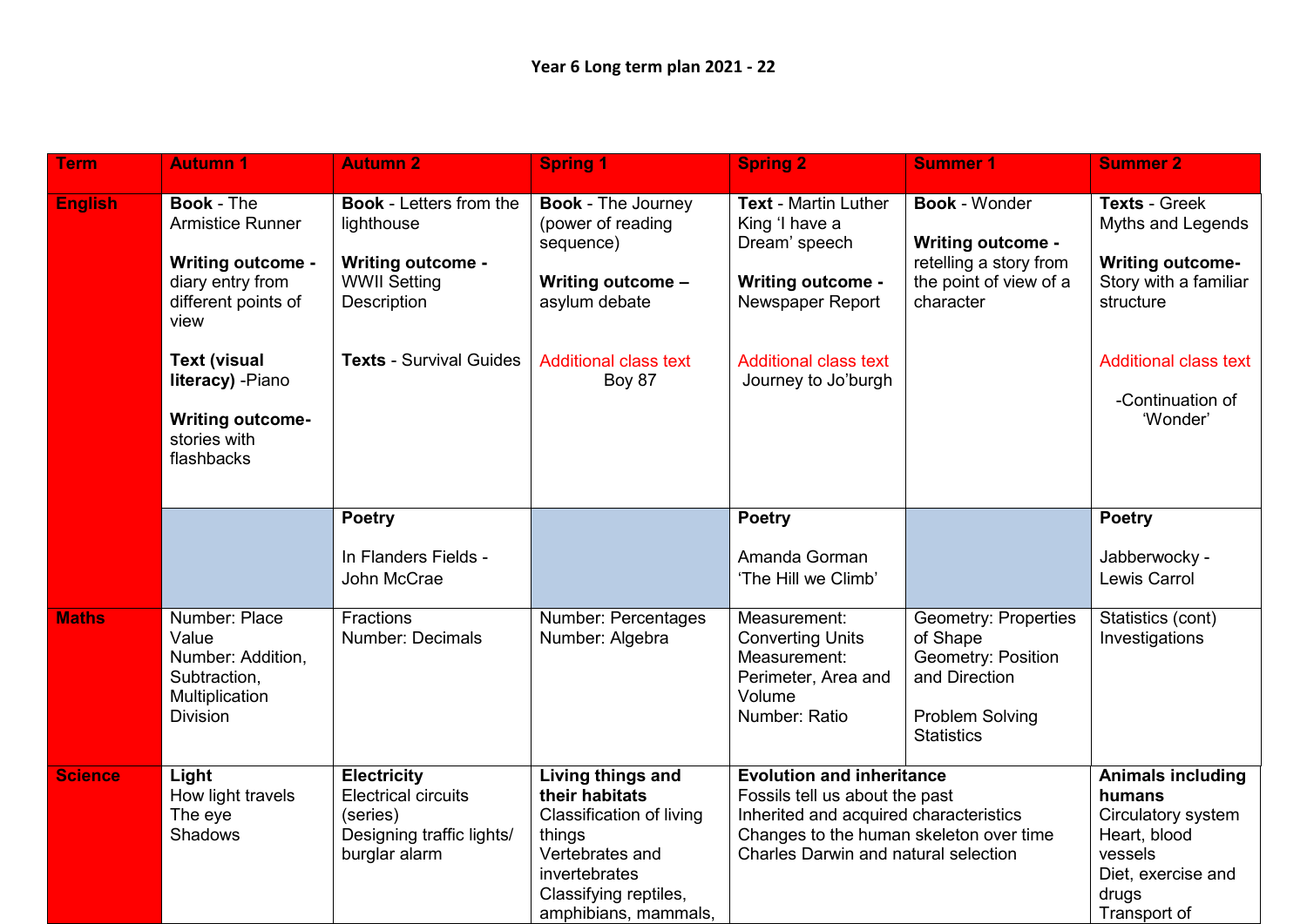|                  |                                                                                          |                                                                                                                         | insects etc<br><b>Carl Linnaeus</b>                                                         |                                                                                                                         |                                                                                                      | nutrients through<br>the body                                                                                  |
|------------------|------------------------------------------------------------------------------------------|-------------------------------------------------------------------------------------------------------------------------|---------------------------------------------------------------------------------------------|-------------------------------------------------------------------------------------------------------------------------|------------------------------------------------------------------------------------------------------|----------------------------------------------------------------------------------------------------------------|
| <b>Geography</b> | Why is fieldwork so<br>important to make a<br>good Geographer?<br><b>Local Fieldwork</b> |                                                                                                                         | Why do people<br>migrate?<br><b>Migration</b>                                               |                                                                                                                         | How important is<br>globalization and how<br>does it impact trade?<br><b>Global traders</b>          |                                                                                                                |
| <b>History</b>   |                                                                                          | How significant was the<br>role of Britain's Allies in<br>changing the course of<br><b>WWII</b><br><b>WWII/conflict</b> |                                                                                             | How did Nelson<br>Mandell create 'The<br><b>Rainbow Nation'?</b><br><b>Apartheid &amp; Black</b><br><b>Civil Rights</b> |                                                                                                      | Did ancient Greece<br>leave a lasting<br>legacy?<br><b>Greeks</b>                                              |
| <b>Computing</b> | Coding                                                                                   | <b>Online Safety</b><br><b>Spreadsheets</b>                                                                             | <b>Blogging</b>                                                                             | <b>Networks</b>                                                                                                         | <b>Text Adventures</b>                                                                               | Quizzing                                                                                                       |
| <b>PE</b>        | Athletics-running<br>Games- invasion<br>Netball                                          | Dance<br>Games- invasion<br>Football                                                                                    | Games- invasion<br><b>Basketball</b><br>Gymnastics- matching/<br>mirroring                  | Outdoor and<br>Adventurous<br>Orienteering<br>Dance                                                                     | Athletics-<br>competitions<br>Games- invasion<br>Hockey                                              | Games- striking/<br>fielding<br><b>Rounders</b><br>Games- net/wall<br><b>Badminton</b>                         |
| <b>Art</b>       | <b>Artist Focus: Henry</b><br>Moore- Wax Resist                                          |                                                                                                                         |                                                                                             | <b>Mixed Media</b><br>Abstract Art: Picasso<br>Faces                                                                    | <b>Artist Focus: Henry</b><br>Moore- Wax Resist<br><b>Mixed Media Abstract</b><br>Art: Picasso Faces | <b>Artist Focus: Henry</b><br>Moore- Wax Resist<br><b>Mixed Media</b><br><b>Abstract Art:</b><br>Picasso Faces |
| <b>DT</b>        | Foraging,<br>Harvesting and<br>making pies.<br>Seasonal Eating                           | Foraging, Harvesting<br>and making pies.<br><b>Seasonal Eating</b><br>Textiles- Make, Do and                            | Foraging, Harvesting<br>and making pies.<br><b>Seasonal Eating</b><br>Mechanisms-electrical | Mechanisms-<br>electrical motors and<br>moving products-<br>car                                                         | Mechanisms-<br>electrical motors and<br>moving products- car                                         | Textiles- Make, Do<br>and Mend<br>Doll/Purse/bag                                                               |